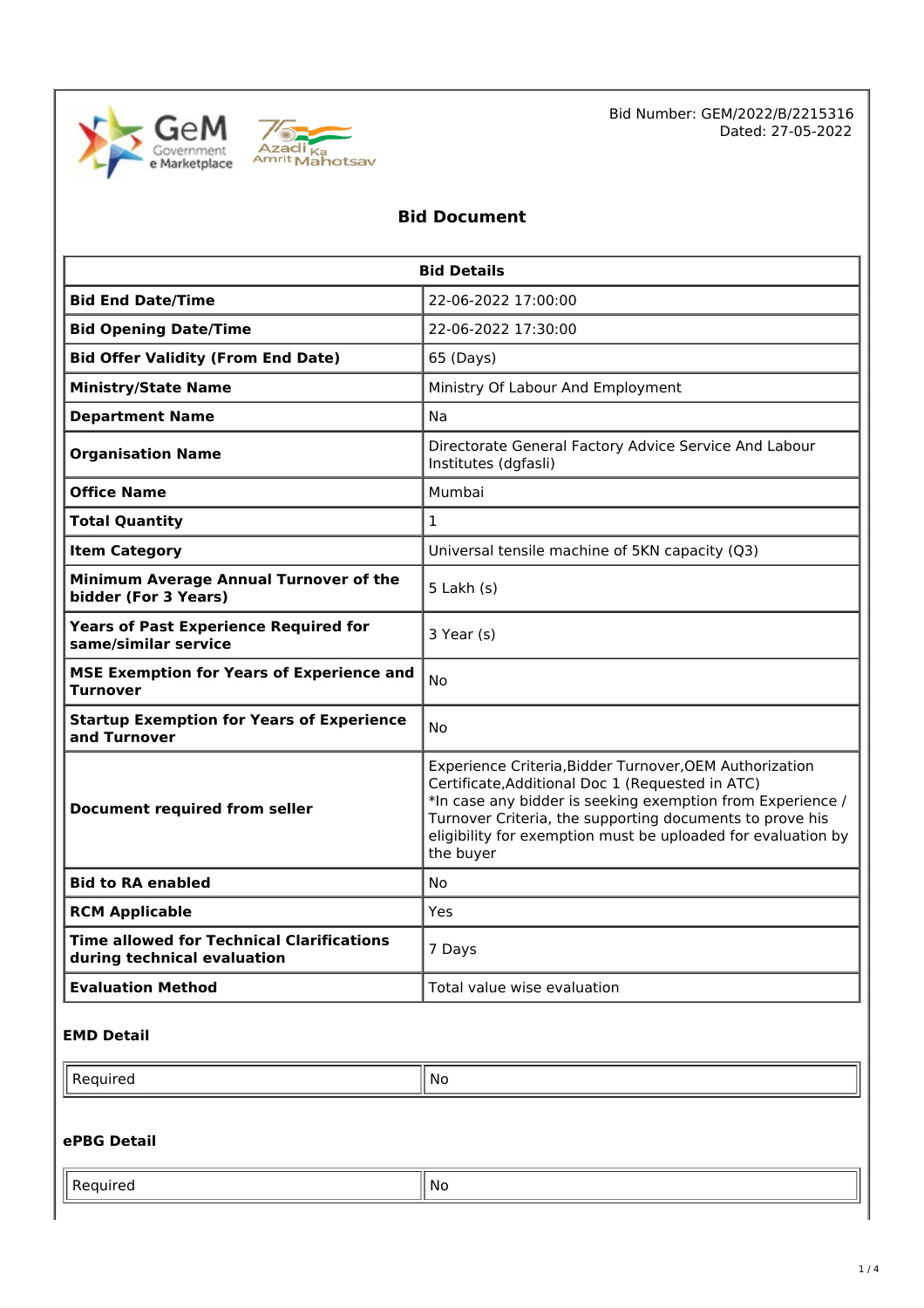## **Splitting**

Bid splitting not applied.

#### **MII Purchase Preference**

| MII                 | 'Yac |
|---------------------|------|
| Purchase Preference |      |
|                     |      |

#### **MSE Purchase Preference**

MSE Purchase Preference Vestillaria Vestillaria Vestillaria Vestillaria Vestillaria Vestillaria Vestillaria Ve

1. The minimum average annual financial turnover of the bidder during the last three years, ending on 31st March of the previous financial year, should be as indicated above in the bid document. Documentary evidence in the form of certified Audited Balance Sheets of relevant periods or a certificate from the Chartered Accountant / Cost Accountant indicating the turnover details for the relevant period shall be uploaded with the bid. In case the date of constitution / incorporation of the bidder is less than 3-year-old, the average turnover in respect of the completed financial years after the date of constitution shall be taken into account for this criteria.

2. Experience Criteria: In respect of the filter applied for experience criteria, the Bidder or its OEM {themselves or through reseller(s)} should have regularly, manufactured and supplied same or similar Category Products to any Central / State Govt Organization / PSU / Public Listed Company for number of Financial years as indicated above in the bid document before the bid opening date. Copies of relevant contracts to be submitted along with bid in support of having supplied some quantity during each of the Financial year. In case of bunch bids, the category of primary product having highest value should meet this criterion.

3. Preference to Make In India products (For bids < 200 Crore):Preference shall be given to Class 1 local supplier as defined in public procurement (Preference to Make in India), Order 2017 as amended from time to time and its subsequent Orders/Notifications issued by concerned Nodal Ministry for specific Goods/Products. The minimum local content to qualify as a Class 1 local supplier is denoted in the bid document. If the bidder wants to avail the Purchase preference, the bidder must upload a certificate from the OEM regarding the percentage of the local content and the details of locations at which the local value addition is made along with their bid, failing which no purchase preference shall be granted. In case the bid value is more than Rs 10 Crore, the declaration relating to percentage of local content shall be certified by the statutory auditor or cost auditor, if the OEM is a company and by a practicing cost accountant or a chartered accountant for OEMs other than companies as per the Public Procurement (preference to Make-in -India) order 2017 dated 04.06.2020. Only Class-I and Class-II Local suppliers as per MII order dated 4.6.2020 will be eligible to bid. Non - Local suppliers as per MII order dated 04.06.2020 are not eligible to participate. However, eligible micro and small enterprises will be allowed to participate .In case Buyer has selected Purchase preference to Micro and Small Enterprises clause in the bid, the same will get precedence over this clause.

4. Purchase preference to Micro and Small Enterprises (MSEs): Purchase preference will be given to MSEs as defined in Public Procurement Policy for Micro and Small Enterprises (MSEs) Order, 2012 dated 23.03.2012 issued by Ministry of Micro, Small and Medium Enterprises and its subsequent Orders/Notifications issued by concerned Ministry. If the bidder wants to avail the Purchase preference, the bidder must be the manufacturer of the offered product in case of bid for supply of goods. Traders are excluded from the purview of Public Procurement Policy for Micro and Small Enterprises. In respect of bid for Services, the bidder must be the Service provider of the offered Service. Relevant documentary evidence in this regard shall be uploaded along with the bid in respect of the offered product or service. If L-1 is not an MSE and MSE Seller (s) has/have quoted price within L-1+ 15% (Selected by Buyer)of margin of purchase preference /price band defined in relevant policy, such Seller shall be given opportunity to match L-1 price and contract will be awarded for 25%(selected by Buyer) percentage of total QUANTITY.

#### **Section 9(3) Of GST**

Where ever RCM is applicable, sellers (Regular GST registered seller who opted out of FCM , unregistered seller, seller registered under composition scheme)will be forced to put Zero GST and GST cess in their bids. Buyer will have liability of paying the GST and GST cess to the government on the specified rate mentioned by them in this Bid.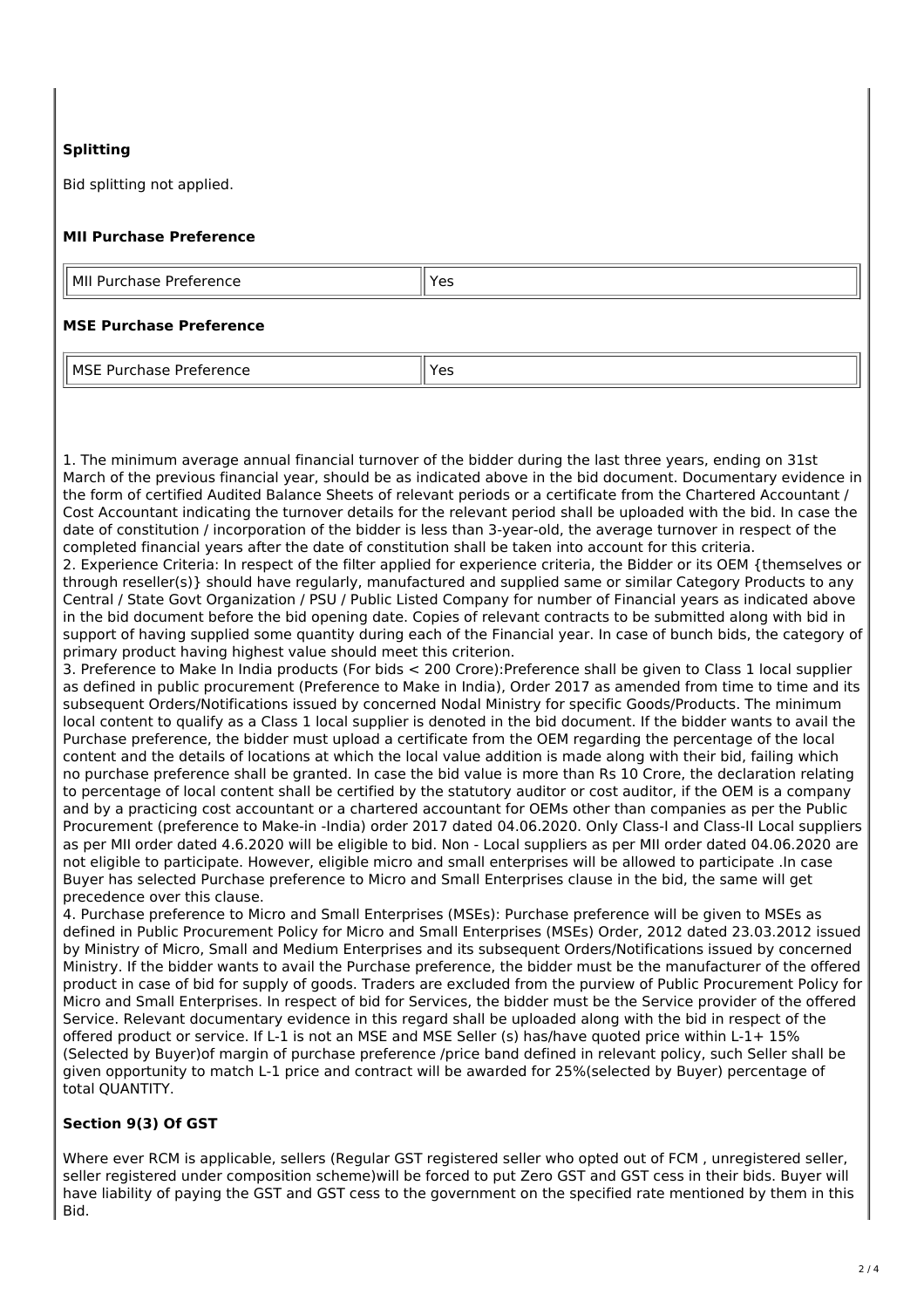# **Universal Tensile Machine Of 5KN Capacity ( 1 set )**

#### **(Minimum 50% and 20% Local Content required for qualifying as Class 1 and Class 2 Local Supplier respectively)**

| Whether Price variation applicable?   Price Variation Clause |                                           | Price variation clause document |
|--------------------------------------------------------------|-------------------------------------------|---------------------------------|
| ' Yes                                                        | I price variation subject to market rate. |                                 |

Brand Type **Unbranded** 

### **Technical Specifications**

Buyer Specification Document | [Download](https://mkp.gem.gov.in/catalog_data/catalog_support_document/buyer_documents/125462/54/78/703/CatalogAttrs/SpecificationDocument/2022/5/27/utm-specification_2022-05-27-12-32-45_0c6e5cbc1567e55fc684eb82a18fd557.pdf)

#### **Input Tax Credit(ITC) and Reverse Charge(RCM) Details**

| <b>ITC on</b> | <b>ITC on GST</b> | <b>RCM</b>        | GST as per | <b>GST Cess 1 as</b> | <b>GST Cess 2 as</b> | <b>Optional</b> |
|---------------|-------------------|-------------------|------------|----------------------|----------------------|-----------------|
| <b>GST</b>    | Cess              | <b>Applicable</b> | <b>RCM</b> | per RCM              | per RCM              | <b>RCM</b>      |
| <b>NA</b>     | ΝA                | Yes               | 18%        | ΝA                   | ΝA                   | No              |

#### **Consignees/Reporting Officer and Quantity**

| S.No. | <b>Consignee/Reporti</b><br>ng Officer | <b>Address</b>                                                                                                                                                                                                                | Quantity | <b>Delivery Days</b> |
|-------|----------------------------------------|-------------------------------------------------------------------------------------------------------------------------------------------------------------------------------------------------------------------------------|----------|----------------------|
|       | Acharekar                              | 400022, CENTRAL LABOUR<br>INSTITUTE DIRECTORATE<br><b>GENERAL FACTORY ADVICE</b><br>Dhanashree Hemant    SERVICE AND LABOUR<br>INSTITUTES, VYAAVASAYIK<br>SURAKSHA AUR SWASTHYA<br>BHAVAN, N.S.MANKIKAR MARG,<br>SION, MUMBAI |          | 45                   |

# **Buyer Added Bid Specific Terms and Conditions**

#### 1. **Generic**

Bidders are advised to check applicable GST on their own before quoting. Buyer will not take any responsibility in this regards. GST reimbursement will be as per actuals or as per applicable rates (whichever is lower), subject to the maximum of quoted GST %.

# 2. **OEM**

IMPORTED PRODUCTS: In case of imported products, OEM or Authorized Seller of OEM should have a